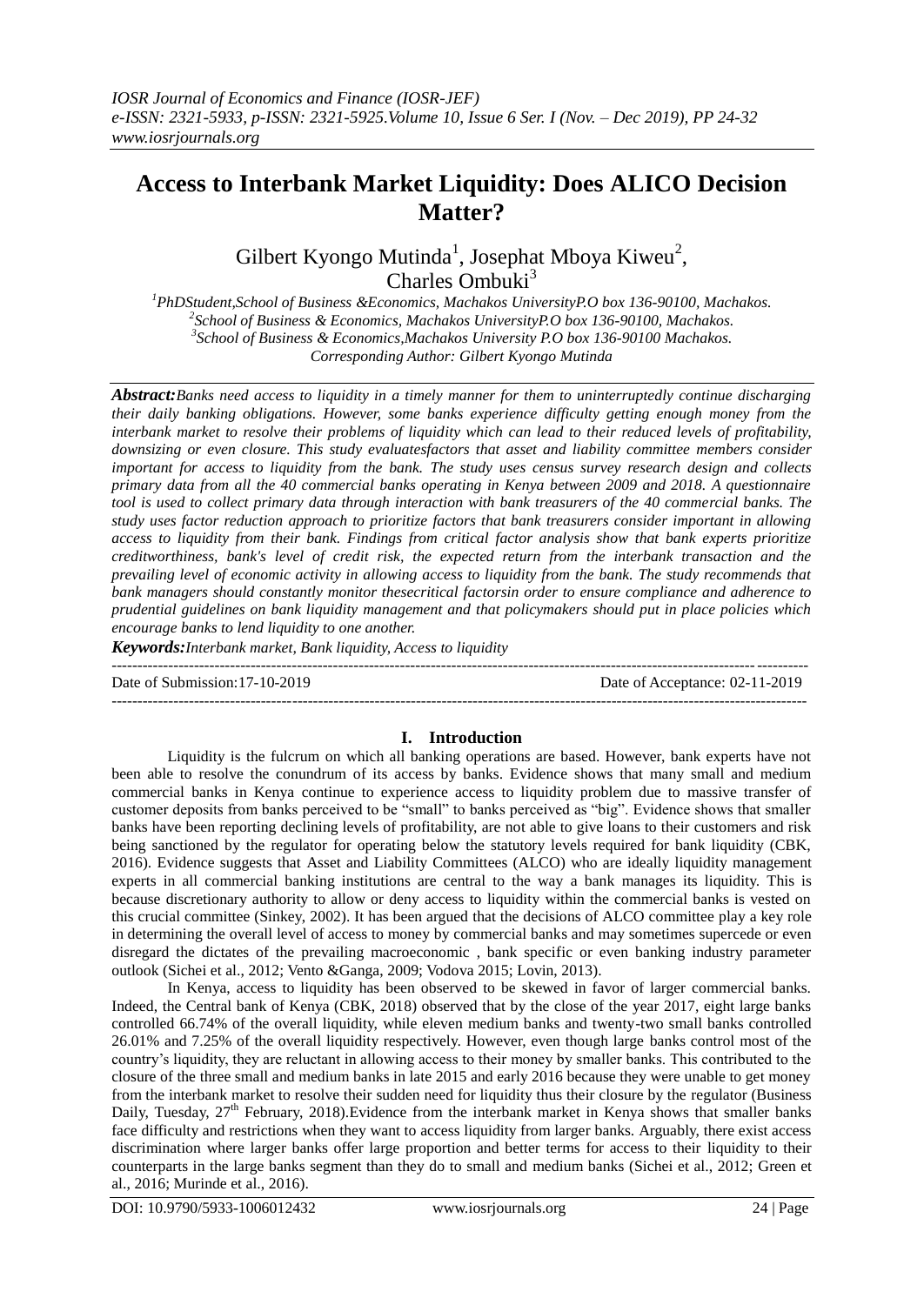According to the Kenya Financial Sector Stability Report (2017), failure by smaller bank to get enough money from the interbank market has forced them to reduce their levels of business activity especially in giving out of loans to their borrowing customers due to liquidity constraints. Others have been forced to either merge, downsize by closing some of their branches or undertaking painful staff rationalization and layoffs due to declining bank profitability and shrinking shareholder value.

It is not clear what makes some banks access liquidity more easily while others face difficulty getting money from the banks market. There seems to be factors that determine access to interbank market liquidity. Some of these factors are known like the size of the bank while others are not clear especially in emerging money markets. This study helps address this problem of access to interbank market liquidity particularly by smaller banks. Identification of the factors that banks prioritize in allowing access to their money by another bank will help commercial banks to position themselves strategically to be able to get liquidity from the interbank market every time they experience sudden need for money thus preventing banks from collapsing or reducing their levels of operations hence ensuring banking sector stability.

# **1.2Review of Literature**

Past studies have looked at both macroeconomic and bank specific factors either separately or by studying them together while evaluating their influence to various parameters related to access to liquidity by commercial banking institutions (Vodova, 2013; Trenca, 2015; Fecht et al., 2011; Sharma & Singh, 2016; Eichengreen & Gupta, 2013).Several macroeconomic factors have however been suggested to influence access to interbank market liquidity. These include presence of financial disturbances such as shocks like interest capping, collapse of banks which may cause liquidity hoarding by banks with liquidity surplus (Hovarth et al., 2012), the interest rate of monetary policy usually represented by the central bank rate (Mohamed et al.,2015), bid-ask spread effect both by lenders and borrowers, when they acted as quoters rather than as aggressors (Gabbi et al.,2012; Beck & Fuchs,2004), business cycle either during time of expansion or recession of the economy and price of liquidity. It is however not clear how they influence access to liquidity from the interbank market in an emerging money market like Kenya (Vodova, P., 2015; Sharma & Singh, 2016).

Studies have also suggested various bank specific factors that are likely to influence access to money from the interbank market such as creditworthiness (Cocco et al., 2009; Broecker, 1990; Allen & Gale, 2000), nature of bank ownership and more specifically whether fully owned by the indigenous people or has traces of foreign ownership (Cocco et al., 2009; Green et al., 2012; Allen et al., 1992), Bank Reputation( Allen et al., ,1990; Green et al., 2012; Sichei et al., 2012),Bank reserve holding at the Central bank(Cocco et al., 2009; Angelini et al., 2011) Ability to provide a collateral for the borrowing like treasury bills and bonds(Cocco et al., (2009; Sichei et al., 2012), Proximity to the bank in need of liquidity or the financial services provider (Boot ,2000;Goyal et al.,2011;Beck,2015) Credit ratings of the borrower by rating bodies( Angelini et al., 2011; Choon et al. 2013) Capital ratios such as return on assets or return on equity, Earnings per share(Angelini et al., 2011; Choon et al.,2013).

It is however not clear which one of these factors influences bank's decision to give another bank money the most. The proposed study looks at the determinants of access to liquidityinKenya and incorporates the opinion of industry experts in helping identify what they consider important for access to liquidity from the bank.

# **1.2 Conceptual Framework**

The study conceptualizes a linear relationship between the independent variable represented by ALCO decisions and the dependent variable represented by access to interbank market liquidity. The choice of variables for the study is informed by other studies done on interbank markets and the variables included in this proposed study have been identified from reviewed literature as having significant influence on access to interbank market.



**Figure 2.1:** Conceptual Framework

# **1.4 METHODOLOGY**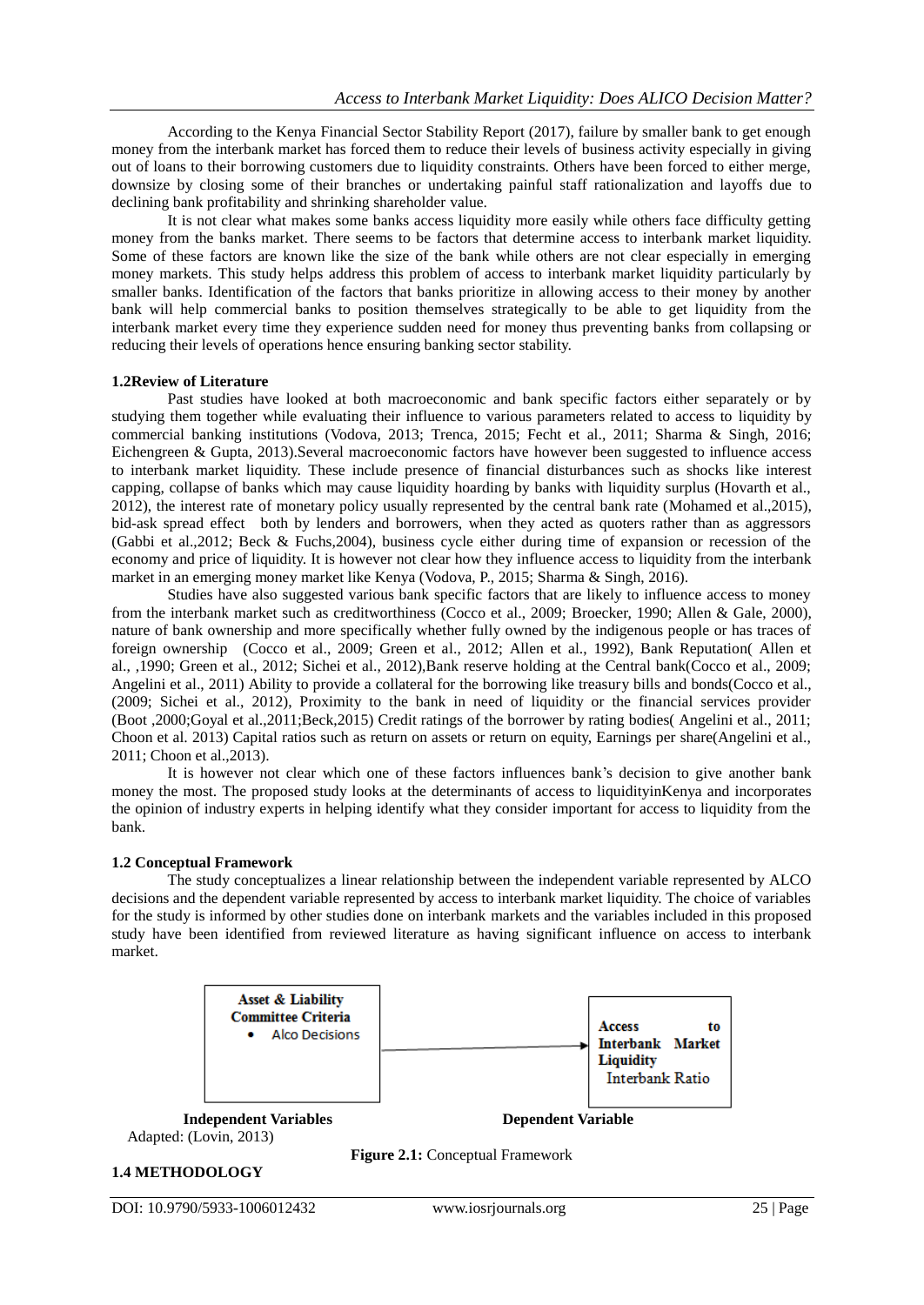The study uses a structured questionnaire tool to collect primary data from the heads of treasury of all the 40 commercial banks who participate in interbank trading. The questionnaire tool captures their opinion on the importance that they attach on factors identified from reviewed literature in a score of one to five (where 5 represented the most important while 1 will represented the least important factor consideration). The tool has provision for open ended questions to capture the independent opinions of the industry experts on what they consider important for access to liquidity from the bank.

# **1.5 Results and Findings**

This section presents the profiles of the respondents and the results of factor analysis

# **1.5.1Number of Years Participating in Interbank Trading**

The respondents were asked to state the number of years that they had participated in interbank trading regardless of whether they were acting for different banking entities. Below is a summary of the bank expert interbank trading profiles.

|     | <b>TADLE 1.1.</b> INDUCT OF TUAIS IN HILLOGILE IN A KULLER |             |
|-----|------------------------------------------------------------|-------------|
| No. | Years Participating in Interbank Trading                   | Respondents |
|     | Less than 3 years                                          | None        |
|     | Between 3 and 5 years                                      | None        |
|     | More than 5 years                                          | 33          |
|     |                                                            |             |

**TABLE 1.1:** Number of Years in Interbank Market Trading

Source: Researcher, (2019)

The profiles of the bank treasurers show that all the 33 bank treasurers had participated in interbank trading for more than 5 years. The findings were in support of the observation by Braxton (2008) that the number of years one has been involved in interbank trading was important to ensure that the information given was credible and could be relied upon to make an informed decision on the determinants of access to liquidity from the bank.

From the findings on the profiles of the bank treasurers that participated in the survey it can be seen that the survey participants were quite experienced in terms of the number of years that they had participated in interbank market trading. This indicated that asset and liquidity management was being done by senior managers of the banks who were experts. This observation assured the study that the information obtained from the respondents was representative, credible and could be replicated on other emerging money markets. Respondents to the survey were further requested to rate the importance of factors that they prioritized in allowing access to liquidity from the bank. Table 1.2 below presents the findings of the mean score ranking of the items as prioritized by the bank treasurers in order of the importance they attached to each item (Sekaran & Bougie,2011).

|     |                | <b>Trible 1.2.</b> Results of Mean Beore Alfred I actor importance. |            |
|-----|----------------|---------------------------------------------------------------------|------------|
| No. | On. No.        | <b>Factor Consideration</b>                                         | Mean Score |
| 1.  | 1              | Credit Worthiness of the borrower                                   | 4.88       |
| 2.  | 10             | The borrower banks' credit risk record                              | 4.76       |
| 3.  | 22             | Expected return (margin of revenue from the transaction)            | 4.70       |
| 4.  | $\overline{c}$ | Prevailing level of economic activity                               | 4.33       |
| 5.  | 14             | Bank profitability (ROA, ROE).                                      | 4.03       |
| 6.  | 9              | Bank reputation                                                     | 3.97       |
| 7.  | 5              | The size of the bank                                                | 3.88       |
| 8.  | 20             | Level of liquidity in the market                                    | 3.88       |
| 9.  | $\overline{4}$ | The level of non-performing loans of the borrower bank              | 3.82       |
| 10. | 15             | Bank's profitability trend or history                               | 3.76       |
| 11. | 6              | Level of bad loan provisions of the borrower bank                   | 3.70       |
| 12. | 21             | Business cycle                                                      | 3.70       |
| 13. | 11             | Ability to provide collateral                                       | 3.55       |
| 14. | 3              | Borrower banks reserves at CBK                                      | 3.48       |

**TABLE 1.2:** Results of Mean Score ALICO Factor Importance.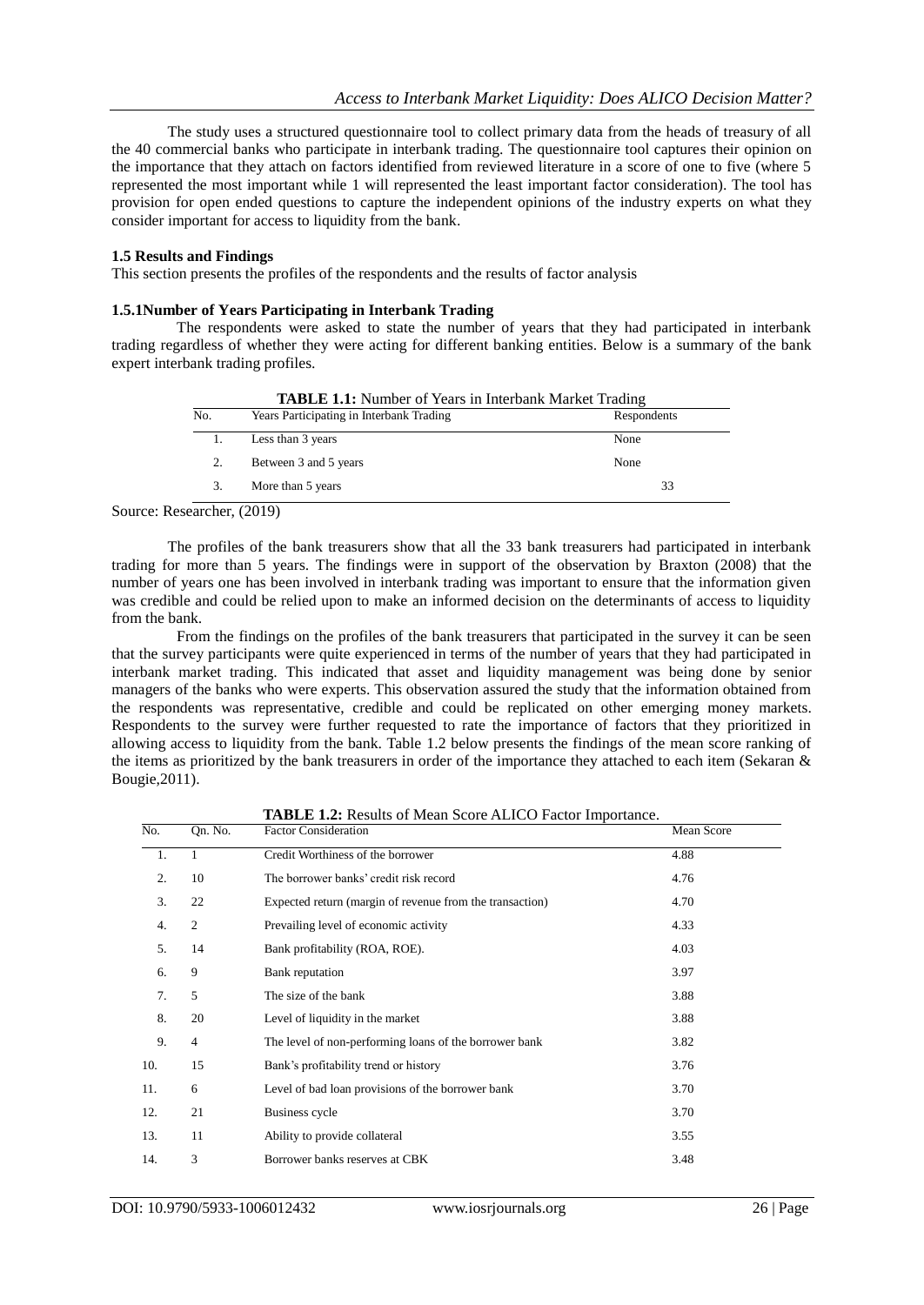| 15. | 18 | Request Initiator                                         | 2.97 |
|-----|----|-----------------------------------------------------------|------|
| 16. | 23 | General performance of country's economy (GDP growth)     | 2.91 |
| 17. | 19 | Prevailing business environment                           | 2.79 |
| 18. | 13 | Banks credit rating                                       | 2.70 |
| 19. | 16 | Level of inflation in the economy                         | 2.36 |
| 20. | 7  | Foreign or Indigenous                                     | 2.30 |
| 21. | 8  | Bank ownership (Private or Public)                        | 2.30 |
| 22. | 19 | Existing Central bank rate (CBR)                          | 2.15 |
| 23. | 12 | Proximity to the borrower bank (how near/location wise)87 | 1.64 |
|     |    |                                                           |      |

|  | Access to Interbank Market Liquidity: Does ALICO Decision Matter? |  |  |
|--|-------------------------------------------------------------------|--|--|
|  |                                                                   |  |  |

*Source: Researcher, (2019)*

All the 23 items had mean scores ranging from 1*.*64 and 4*.*88 thus indicating the expert's opinion on the items' statements based on each variable and the higher mean scores are considered to be items with major antecedents of access to liquidity by banks. The mean score rating of the 23 ALICO factors on Table 4.10 give an indication of what banks prioritize as important for access to liquidity from the bank.

The summary of the descriptive statistics shows 10 items with a mean score of 3.75 and above which meet the threshold for consideration as a significant factor of importance for access to liquidity from the bank (Kiweu,2010).

| No. | On No.         | <b>Factor Consideration</b>                              | Mean Score |
|-----|----------------|----------------------------------------------------------|------------|
| 1.  |                | Credit Worthiness of the borrower                        | 4.88       |
| 2.  | 10             | The borrower banks' credit risk record                   | 4.76       |
| 3.  | 22             | Expected return (margin of revenue from the transaction) | 4.70       |
| 4.  | 2              | Prevailing level of economic activity                    | 4.33       |
| 5.  | 14             | Bank profitability (ROA, ROE).                           | 4.03       |
| 6.  | 9              | Bank reputation                                          | 3.97       |
| 7.  | 5              | The size of the bank                                     | 3.88       |
| 8.  | 20             | Level of liquidity in the market                         | 3.88       |
| 9.  | $\overline{4}$ | The level of non-performing loans of the borrower bank   | 3.82       |
| 10. | 15             | Bank's profitability trend or history                    | 3.76       |

| <b>TABLE 1.3:</b> Results of Top 10 Mean Score ALICO Factor Importance. |  |
|-------------------------------------------------------------------------|--|
|-------------------------------------------------------------------------|--|

*Source: Researcher, (2019)*

The results indicate that credit worthiness had the highest mean score rating of 4*.*8, followed by expected return which had a mean score rating of 4*.*76,level of credit risk had a mean score rating of 4*.*70 while the level of economic activity had a mean score rating of 4*.*33.In summary, the mean score rating results showed that bank experts gave importance to the banks' credit worthiness ,expected return, level of credit risk and the prevailing level of economic activity while making considerations for allowing access to liquidity from the bank.

The results of mean score rating by bank treasury managers however, contradicts the findings in literature especially the studies by Kim, (2014) who observed that bank size, bank profitability, bank ownership and bank origin were more important for access to liquidity from the bank. Other studies had prioritized the nature of bank ownership and more specifically whether fully owned by the indigenous people or has traces of foreign ownership (Cocco et al., 2009; Green et al., 2012; Allen et al., 1992), Bank Reputation( Allen et al., ,1990; Green et al., 2012; Sichei et al.,2012),Bank reserve holding at the Central bank(Cocco et al., 2009; Angelini et al., 2011) Ability to provide a collateral for the borrowing like treasury bills and bonds(Cocco et al., (2009; Sichei et al., 2012), Proximity to the bank in need of liquidity or the financial services provider (Boot ,2000;Goyal et al.,2011;Beck,2015) Credit ratings of the borrower by rating bodies( Angelini et al., 2011; Choon et al. 2013) Capital ratios such as return on assets or return on equity, Earnings per share(Angelini et al., 2011; Choon et al.,2013) among others.

# **1.5.2Critical Factor Analysis**

Further investigation was carried out on the 23 items to evaluate the influence that they had on access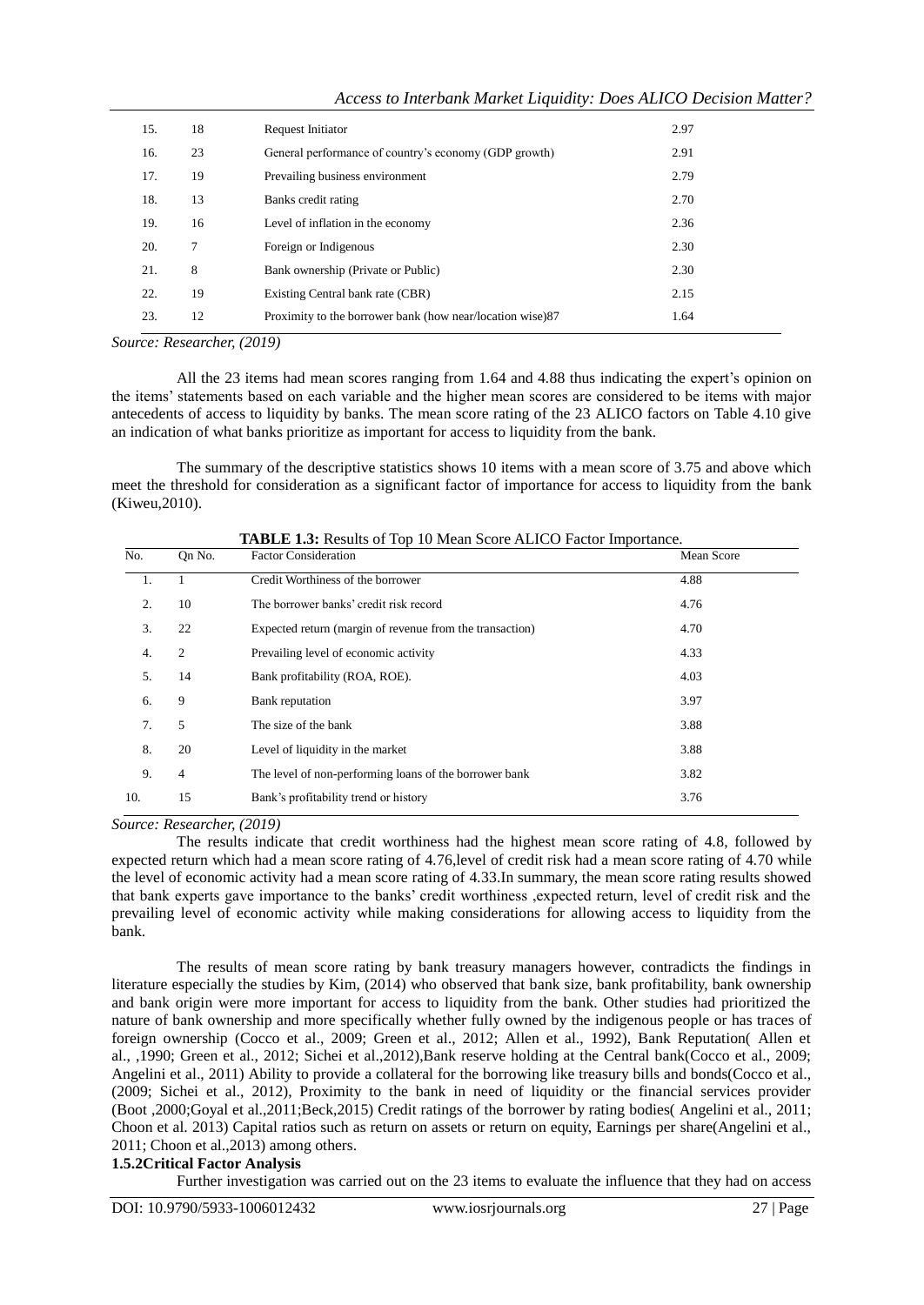to interbank market liquidity from the bank using factor solution scree diagram. This was done in order to reduce the 23 items into only those items which had higher importance for access to liquidity from the bank as prioritized by bank treasury experts. The following factor solution scree diagram was considered to help reduce the items as per Kaiser rule which considers only items with eigenvalues higher than one(>1) (Kiweu, 2010).



The factor solution scree diagram reduced the 23 items into only 4 factors consisting of 15 items which had eigenvalues greater than one as shown in Figure 1.3 then Kaiser-Meyer Olkin test was used to determine the suitability to perform factor analysis on the data items according to (Pallant, 2007).

# **1.5.3Varimatrix Rotation**

The study used factor rotation matrix approach to further reduce the 23 items of importance as ranked by bank treasury experts in order to extract the items with highest influence on access to liquidity from the bank in a similar approach as used by Lekkos(2001).The study considered only variables with eigenvalues higher than 0.6 as the level of criticality which was a higher measure than Kaiser's 0.5. The results of the Varimatrix rotation are shown in Table1.4 below.

| <b>Eigenvalues Loadings</b> |          |          |          |          |              |
|-----------------------------|----------|----------|----------|----------|--------------|
| Item no.                    | Factor 1 | Factor 2 | Factor 3 | Factor 4 | Total        |
| Question 1                  | 0.9      |          |          |          | $\mathbf{1}$ |
| Question 13                 | 0.8      |          |          |          | 1            |
| Question 9                  | 0.7      |          |          |          | 1            |
| Question 10                 | 0.6      |          |          |          | $\mathbf{1}$ |
| Question 22                 |          | 0.9      |          |          | 1            |
| Question 5                  |          | 0.8      |          |          | $\mathbf{1}$ |
| Question 14                 |          | 0.7      |          |          | 1            |
| Question 3                  |          | 0.6      |          |          | $\mathbf{1}$ |
| Question 4                  |          |          | 0.9      |          | 1            |
| Question 6                  |          |          | 0.8      |          | 1            |
| Question 15                 |          |          | 0.7      |          | $\mathbf{1}$ |
| Question 2                  |          |          |          | 0.9      | 1            |

| <b>TABLE 1.4:</b> Results of Variable Matrix Rotation. |  |  |
|--------------------------------------------------------|--|--|
|                                                        |  |  |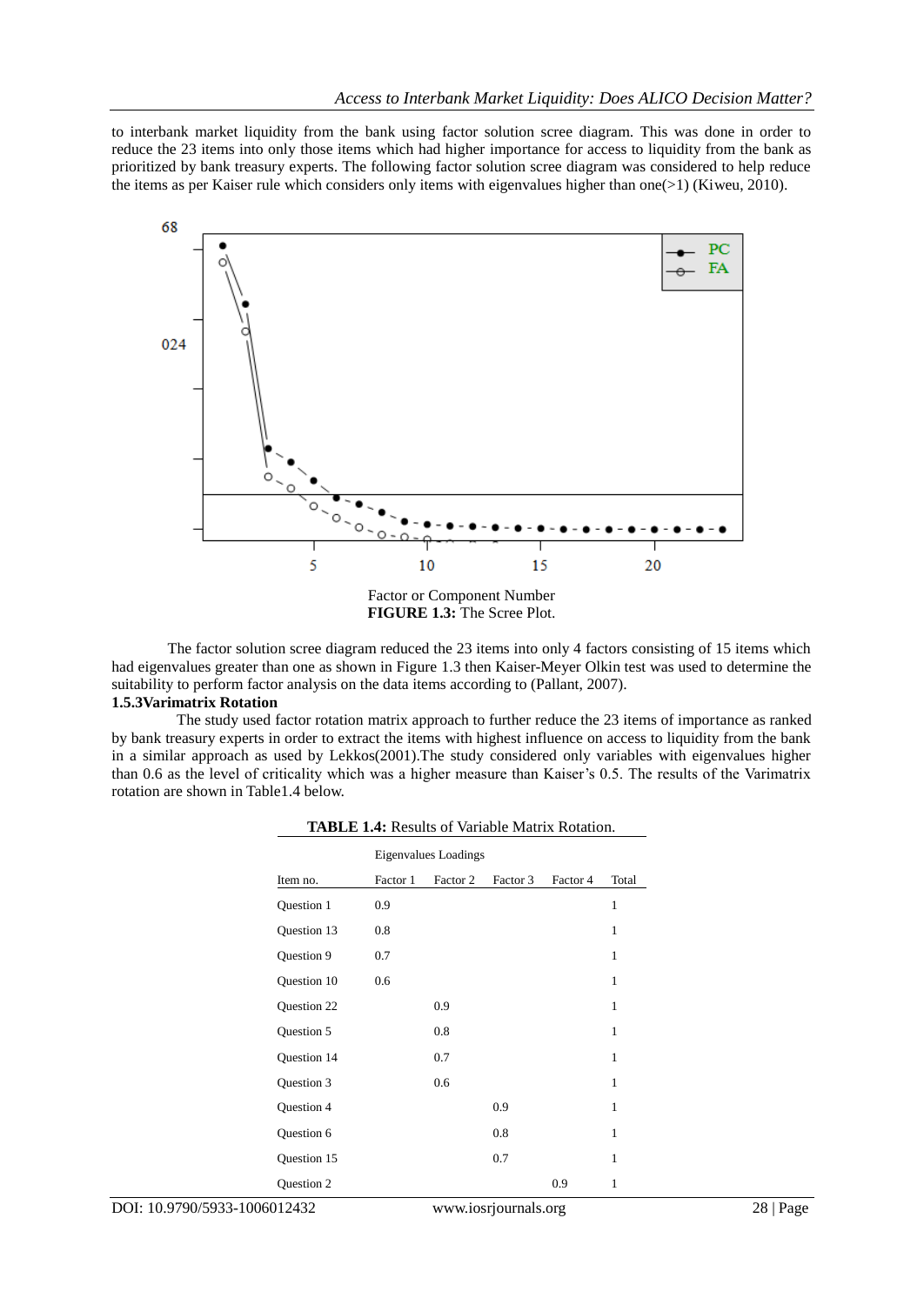| No. of Items       | 4    | 4     | 3     | 4     | 15 |
|--------------------|------|-------|-------|-------|----|
| Cum. Variance      | 0.29 | 0.566 | 0.681 | 0.780 |    |
| Epl. Variance      | 0.29 | 0.275 | 0.115 | 0.099 |    |
| <b>Ouestion 23</b> |      |       |       | 0.6   |    |
| <b>Ouestion 17</b> |      |       |       | 0.7   | 1  |
| <b>Ouestion 20</b> |      |       |       | 0.7   | 1  |

Table 1.4 show that out of the 23 items, only 15 items were picked. The four factors combined explained up to 78% of the important issues of consideration for access to liquidity from the bank by bank treasurers. The first factor grouped together items which explained 29% of the total variance and loaded on the items; 1*,*13*,*9*,*10 which were considerations for access to interbank liquidity related to bank credit worthiness, credit rating with bank rating agencies, bank reputation and bank's past repayment history.

The second factor grouped together items which explained 27*.*5% of the total variance and loaded on; 3*,*5*,*14*,*22. These items relate expected revenue from the interbank market transaction and show visibility, market power and presence in the market and include expected return, size of the bank, bank profitability and bank reserves held by central bank.

The third factor explained 11*.*5% of the total variance and loaded together the factor consideration of importance to bank treasurers which were related to Level of Credit Risk, these are;4*,*6*,*15; The study observed that these were related to concerns on future cash flows; level of non-performing loans, level of bad loan provisions and past credit risk record.

The fourth factor explained 9*.*9% of the total variance and loaded together the items; 2*,*20*,*17*,*23, which represented items related to the Level of Economic Activity; level of liquidity in the market, prevailing business environment and general performance of the country's economy given by gross domestic growth rate.

The results from factor rotation supported the view of asset and liability management (ALM) theorists that advocate for strategies aimed at mitigating risks associated with changing macro and bank specific factors that could affect the banks liquidity position (Cocco et al., 2009; Sichei et al., 2012). The study observed that asset and liability maturity mismatch presents a challenge to ALCO and that banks needed to maintain a balance between the need to hold higher levels of liquidity to cater for any sudden need for money and the desire to grow their profitability by increasing their income generating investments in form of loans either to their clients or to other banks (Diamond & Dybvig, 1983; Allen & Gale, 2004; Nikolaou, 2009).

The results of factor analysis identified the following 4 factors which had 78% explanatory power as being critical for access to liquidity from the bank;

- i. Credit Worthiness of the other bank.
- ii. The borrower banks' credit risk record.
- iii. Expected Return (Margin of revenue from the transaction).
- iv. Prevailing level of economic activity.

# **1.5.3.1 Credit Worthiness and ALCO Decision**

Treasury experts ranked credit worthiness as the item with the highest level of important for access to liquidity from the bank with a mean score of 4.88 and an eigenvalue of 0.9.The results are in support of the theory of credit access by Stiglitz and Weiss (1981) who observed that banks continuously gathered their borrowers' private information which they used to screen and monitored in an effort to mitigate on risks associated with advancing such loans to the would be borrowers. The results agree with the study by Tiriongo & Kanyumbu (2016) who studied interbank market discipline and efficiency and compared Kenya's interbank market with that of Malawi and found that lending and borrowing agreements in the interbank market were not open to all banks but rather there were established credit lines created overtime through a continuous credit profiling process that banks conducted on each other and that the credit lines determined the level of access to funds in terms of both quantities transacted as well as prices charged for access to interbank market liquidity from the bank(Sichei et al.,2012;Tiriongo & Kanyumbu 2016).

# **1.5.3.2 Level of Credit Risk and ALCO Decision**

The level of credit risk had an eigenvalue of 0.9 and had the second highest mean score importance of 4.76 as ranked by treasury managers. The results show that bank experts evaluate the risk exposure of the other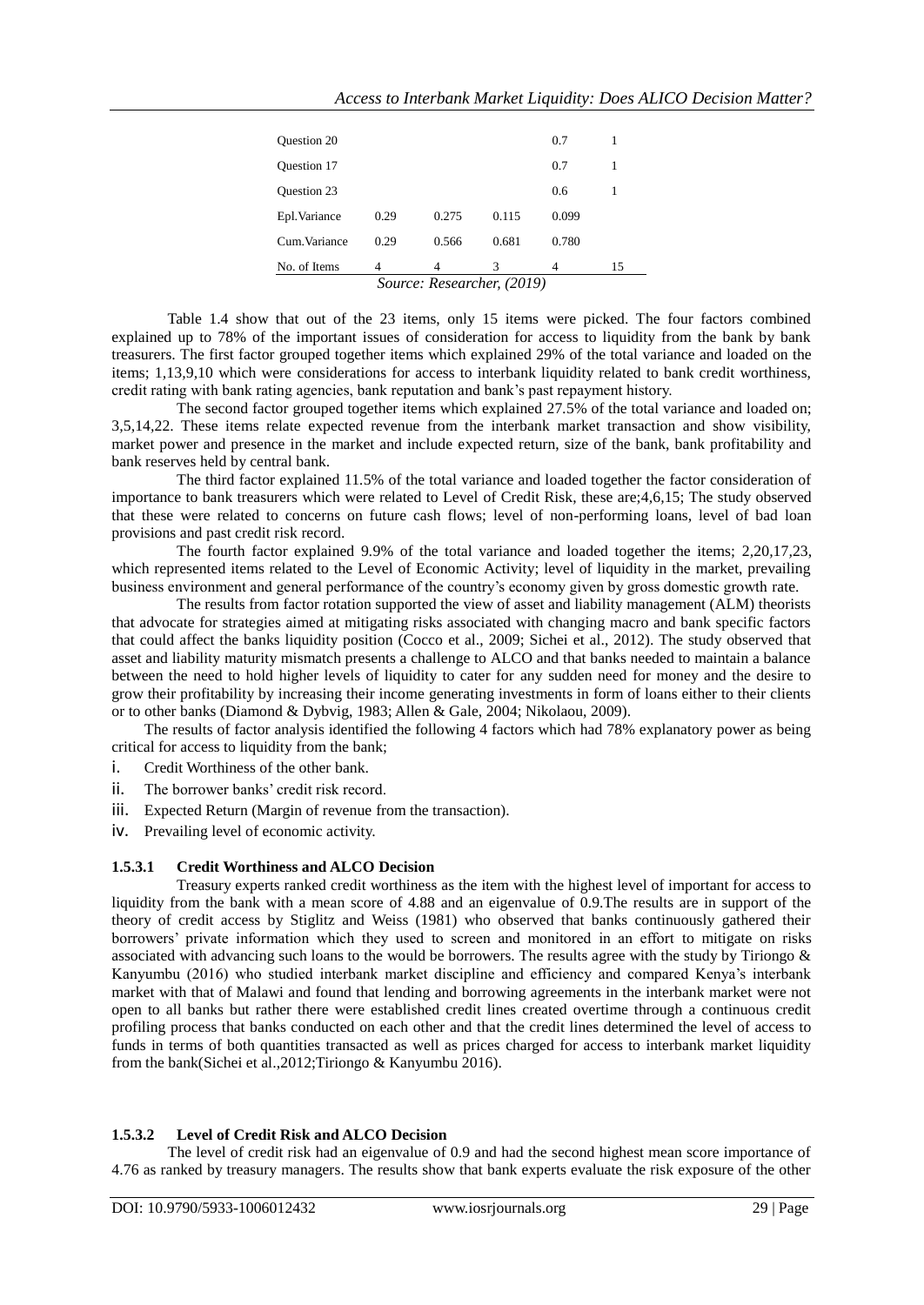bank to determine level of access to liquidity that they can allow. The results brings to light the salient reasons why some banks deny others money because they consider them to have bad lending decisions which they foresee might make the borrowing bank to incur huge loan provisions and thus fear that their money may not be repaid as scheduled (Vodova,2011;Sharma & Singh,2016).

The results of factor rotation corresponds to the findings by Vodova(2011) that banks are cognizant of the fact that a business environment which is unstable affects bank customers who are repaying their loans in such a way that they will not be able to return the borrowed money as it falls due and this would ultimately lead to a decline in bank liquidity and consequently the bank will be forced to restrict access to its money by other banks. The results are also in support of the finding by Singh & Sharma(2016) that observed that a bank's credit risk reflects how its loans are being repaid which reflects how a particular commercial bank is earning its income from its investments in loan assets and consequently shows the banks' ability to actualize its cash flows uninterruptedly thus ensures that the bank is able to pay its obligations as they fall due without attracting penalties or defaulting.

The results in table 1.4 support the argument that many non-performing loans usually reflected by high number of loans which are not being repaid on time once they fall due shows that the bank is not able to earn its projected money inflows thus negatively affecting the banks liquidity position (Cocco et al., 2009). The other banks within the industry will intern restrict access to their liquidity by such constrained bank for fear of default in payment of its interbank loans. The results support the argument that banks lend in the interbank market for a return and have to balance between risk of default and expected return. It thus cannot wholly be said that banks with high non-performing loans cannot get liquidity from the interbank market since there are commercial banks who see it as an opportunity to make more returns by charging higher rates (Sichei et al., 2012; Allen & Saunders, 1992; Furfine 2001).

# **1.5.3.3 Expected Return and ALCO Decision**

Expected return from the interbank transaction had eigenvalue of 0.8 and had the third highest mean score importance of 4.70 as ranked by treasury managers. This implied that banks considered the likely return from any interbank transaction while assessing whether to allow or deny access to interbank liquidity by another bank. This resonated well with banks predisposition to post their excess or surplus liquidity in the interbank market platform. According to Sichei et al., (2012), displaying of surplus liquidity position by banks is meant to entice banks with liquidity shortage to borrow or banks with excess liquidity to lend out the excess or surplus funds for a return. The results support the argument that through intermediation, banks with excess money are able to get a return by investing in banks with liquidity shortage thus growing their profitability while ensuring continued survival of the banks with liquidity deficit (Affinito et al.,2013).

The findings in table 1.4 further agree with the proponents of liquidity preference theory (Keynes, 1936) which explains why banks seek compensation in form of interest risk premium for parting with their liquidity. The results show that banks charge higher interest rates for access to interbank market liquidity where possibility of default is higher (Bibow,1995). The findings are in support of the study by Cocco et al. (2009) who observed that banks lend in the interbank market for a return (Sichei et al., 2012; Allen & Saunders, 1992; Furfine 2001).

# **1.5.3.4 Level of Economic Activity and ALCO Decision**

The results of factor analysis show that the level of economic activity had an eigenvalue of 0.9 and the opinions expressed by bank experts show that they ranked the influence that the level of economic activity has on access to liquidity from the bank with a mean score of 4*.*33 which was ranked the fourth highest in importance. The results support the argument by the proponents of loanable funds theory that access to liquidity depends on available funds which the market is able to offer based on prevailing level of economic growth.

The results in table 1.4 imply that when the level of economic growth is high, people are willing to save their cash to benefit from the high interest rate returns due to increased level of economic activity leading to gradual build-up of bank liquidity. Further, once the number of customers who want to take their money to the bank increase, banks receive more money which improves banks liquidity position and hence banks invest more in loan assets leading to increased access to liquidity by other banks experiencing liquidity shortage or who have investment opportunities which they want to maximize on (Nikolaou, 2009; Singh & Sharma, 2016; Eichengreen & Gupta, 2013).

Vodova (2013) observed that the level of business activity influenced availability and the ease of access to liquidity and that an increase in the total goods and services produced within an emerging market increased the money available in the market while a decline in the level of business activity within an economy affects demand for assets leading to decline in the demand for loans consequently leaving banks with idle liquidity. These results agree with the findings by Lovin (2013) who studied determinants of access to liquidity within the Romanian interbank deposits market that the level of business activity and inflation showed a positive effect on access to bank liquidity and that cost of funds, the level of business activity, the levels of money supply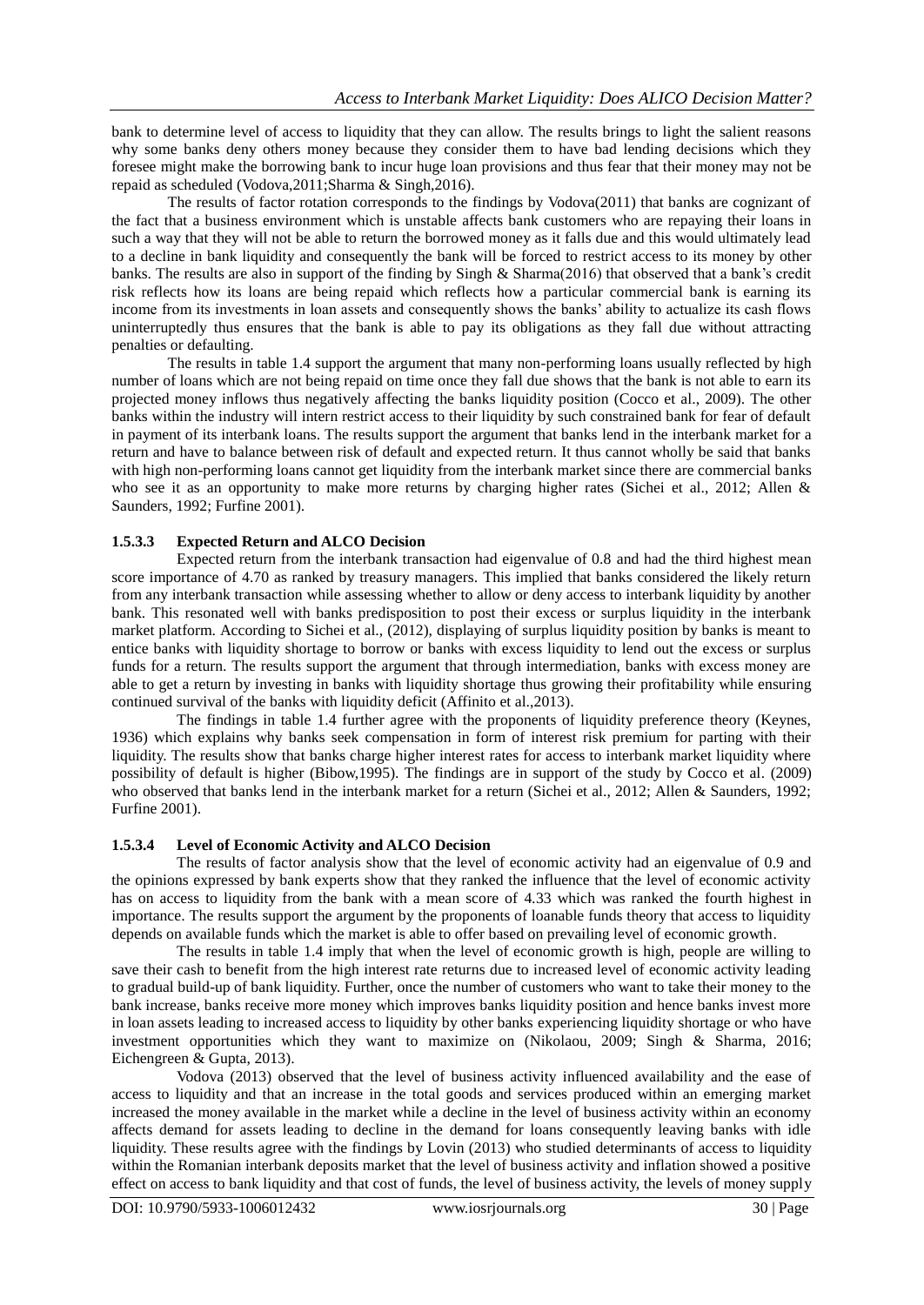and the prevailing business environment influenced how banks got money from the interbank market (Lovin, 2013).

#### **1.6Conclusion and Recommendation**

In conclusion, the results show that bank experts consider banks' credit worthiness, expected return, level of credit risk and the prevailing level of economic activity as important determinants for access to liquidity from the bank. These results however contradicts observation from reviewed literature which appears to prioritize factors such as bank size; that bigger banks had better access to liquidity than smaller banks, bank profitability; that more profitable banks in terms of accounting profit had better access to interbank market liquidity, bank ownership; that foreign owned banks had more access to liquidity, existing relationship; that the level of lending relationship influenced banks access to liquidity while allowing access to liquidity from the bank. The findings of ALCO analysis suggest that there is a shift from reviewed literature on the factors that ALCO experts consider important for access to liquidity from the bank. Perhaps, this is the only study of its kind especially in an emerging money market context that has identified the factors that treasury experts consider critical for access to liquidity from the bank.

#### **References**

- [1]. Affinito, M., CetorelliN., HolthausenC., Marques-IbanezD.,RodriguezP., Sahel B., Ongena S., & Yorulmazer T. (2013). *Central bank refinancing, interbank markets, and the hypothesis of Liquidity Hoarding evidence From a Euro-area banking System*. Tech. rep. ECB publications.
- [2]. Assfaw, A. (2019). Firm-Specific and Macroeconomic Determinants of Banks Liquidity: Empirical Investigation from Ethiopian Private Commercial Banks. *Journal of Accounting, Finance and Auditing Studies* 5.2, pp. 123–145. DOI[: 10.32602/ jafas.2019.24.](http://dx.doi.org/10.32602/jafas.2019.24)
- [3]. Bibow J. (1995). Some reflections on Keynes's 'Finance Motive' for the demand for money. *Journal of Economics*.
- [4]. Bruche, M & Suarez J. (2010). Deposit insurance and money market freezes. *Journal of Monetary Economics*.
- [5]. Bunda, I. & J. Desquilbet (2008). The bank liquidity smile across exchange rate regimes. *International Economic Journal* 22.3, pp. 361–386.
- [6]. Business Daily (2017). Business Daily. Nairobi. -(2018). Business Daily.
- [7]. Central bank of Kenya (2012). *Bank Supervision report*. Tech. rep. Nairobi: central bank of Kenya. -(2013). *Risk Management guidelines*. Tech. rep.
- -(2014). *Bank Supervision Report*. Tech. rep. Nairobi: central bank of Kenya. [8]. [8] Central bank of Kenya (2015). *Bank Supervision Report*. Tech. rep. Nairobi: central bank of Kenya, pp. 1–112. -(2016). *bank supervision report*. Tech. rep. Nairobi: central bank of Kenya. -(2017). *Bank Supervision Report*. Tech. rep.
- -(2018). *bank supervision report*. Tech. rep. Nairobi: central bank of Kenya.
- [9]. Choon, H; Kar, L., Y. Lim, L. Murthi, T. Soon, Y. Teoh, Yee Shven, U. Tunku, & A. Rahman (2013). *The Determinants Influencing Liquidity of Malaysia Commercial Banks, and Its Implication for Relevant Bodies: Evidence From 15 Malaysia Commercial Banks*. Tech. rep.
- [10]. Cocco, J.,.JoãoF,.GomesF, &MartinsN. (2009). Bank lending relationships. *Journal of Financial Intermediation* 18.1, pp. 24–48.
- [11]. Craig, R., Falko F., & Tümer-Alkan G., (2015). The role of interbank relationships and liquidity needs. *Journal of Banking & Finance* 53, pp. 99–111.
- [12]. Dang, U (2011). The CAMEL rating system in banking supervision. A case study. *Journal of international busines[s](http://dx.doi.org/10.1088/1742-6596/949/1/012009)*.
- [13]. Diamond, D. & P. Dybvig (1983). Bank Runs, Deposit Insurance, and Liquidity.*Journal of Political Economy* 91.3, pp. 401–419.
- [14]. Eichengreen, B & P Gupta (2013). The financial crisis and Indian banks: Survival of the fittest? *Journal of International Money and Finance*.
- [15]. European Investment Bank (2013). *European Investment Bank*. Tech. rep. EuropeanInvestment Bank.
- [16]. Fecht, F., Kjell G. Nyborg, & Rocholl J.(2011). The price of liquidity: The effects of market conditions and bank characteristics. *Journal of Financial Economics*102.2, pp. 344–362
- [17]. Gurley, J & E Shaw (1955). Financial aspects of economic development. *The American Economic*.
- Kim, K. (2014). A Price-Differentiation Model of the Interbank Market and Its Empirical Application.
- [19]. Kiweu, JM (2009). The critical success factors for commercializing microfinance institutions in Africa. A Thesis Presented to Stellenbosch University, SA.
- [20]. Lekkos, I(2001). Factor Models and The Correlation Structure of Interest Rates; Some Evidence For USD, GBP, DEM And JPY; Journal of Banking and Finance 25; Pg. 1427-1445.
- [21]. Lovin, H (2013). Determinants of the Liquidity in Romanian Interbank Deposits Market. *Procedia Economics and Finance* 5, pp. 512–518. Murinde, V, Y Bai, MaanaK,& Ngoka-Kisinguh I., (2016). The Peer Monitoring Role of the Interbank Market in Kenya and Implications for Bank Regulation. *International Journal of Economics and Finance*.
- [22]. Nikolaou, K (2009). Liquidity (risk) concepts: definitions and interactions. *European Central Bank Working Paper Series* no. 1008.
- [23]. Oduor, J, SicheiM., TiriongoS., & Shimba C.,(2014). Bank Segmentation and efficiency of the interbank market and their implication for the conduct of monetary policy. *African Development Bank Paper Series*.
- [24]. Osoro, J & Muriithi D.(2017). The Interbank Market in Kenya: An Event-Based Stress Analysis Based on Treasury Bill Market. *Journal of European Scientific*.
- [25]. Schaffer, M., RosopaP., & Schroeder A. (2013). Managing heteroscedasticity in general linear models. *Psychological Methods* 18.3, pp. 335–351.
- [26]. Sichei, M., Samuel Kiplang'at T., & C. Shimba (2012). *Segmentation and Efficiency of the Interbank Market in Kenya*. Tech. rep. Kenya Bankers Association.
- [27]. Singh, A. & Sharma K. (2016). An empirical analysis of macroeconomic and bank specific factors affecting liquidity of Indian banks. *Future Business Journal* 2.1, pp. 40–53
- [28]. Sinkey, Joseph F. (2002). Commercial Bank Financial Management: In the Financial services Industry. *6th edition, Prentice Hall*.